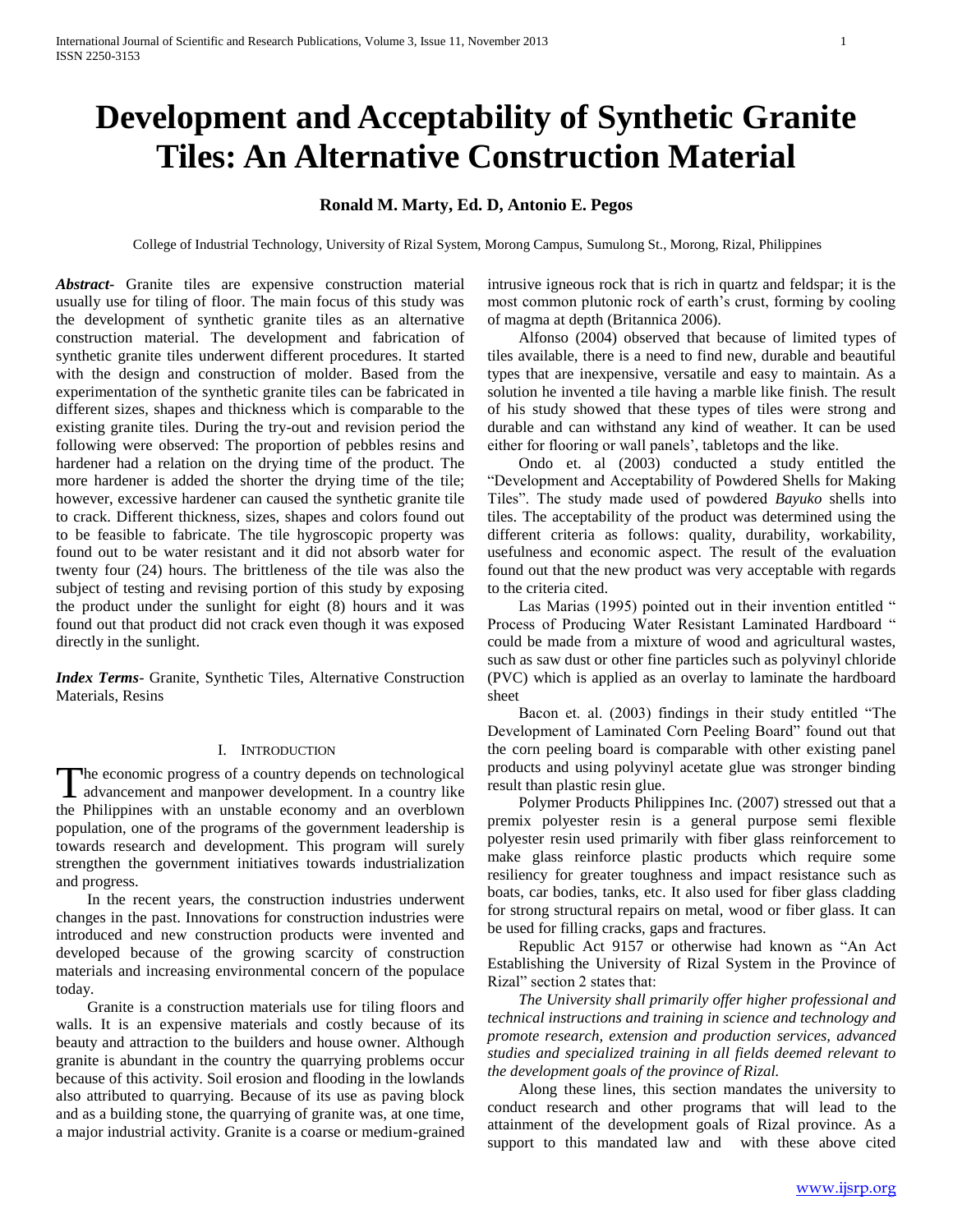problems and observations the researchers had prompted to conduct a developmental study on the discovering a synthetic granite tiles as an alternative construction materials. The new product will lessen the quarrying of granite hence, this study will also support the programs on environment.

#### II. CONCEPTUAL FRAMEWORK

 The conceptual model of this study is shown in a form of paradigm on the figure 1 shown below. The Coombs system approach or the input, throughput and output was utilized in the development of the synthetic granite tiles



## **Figure 1. Conceptual Model in Developing the Synthetic Granite Tiles**

 The input of this study are felt needs of construction industry as an alternative construction materials, ideas from related literature and studies, supplies, materials, tools and equipment.

 The throughput consists of designing, fabricating, testing, revising and evaluating the acceptability of the developed project in terms of aesthetic design, workability, economic aspect, durability and safety and maintenance.

 The output of this study is completed synthetic granite tiles made of stone pebbles and a premix polymers resins. Furthermore the acceptability of the said project was determined.

 The feedback refers to the overall evaluation made by the researchers to ensure the efficiency and better performance of the product, the arrows connecting the different figures symbolized the relationship of each other towards the attainment of its objectives.

#### **Objectives**

 This study aimed to develop a synthetic granite tiles. Specifically, this study attempted to:

- 1. design and fabricate a synthetic granite tiles;
- 2. perform try-out and revision;
- 3. determine acceptability of the product in terms of:
- 3.1 aesthetic design;
- 3.2 workability;
- 3.3 economic aspect;
- 3.4 durability; and
- 3.5 safety and maintenance.

4. compare the significant difference between the existing granite tiles and synthetic granite tiles in terms of the abovementioned variables.

#### III. METHODOLOGY

 In conducting this study, the researchers adapted the developmental type of research design since this study focused on developing and fabricating a synthetic granite tile. The developmental research is defined as the progress and innovating existing product of science and technology. This explanation guided the researchers to decide that mentioned research design is most suited to use since this study focused on the development of an alternative construction materials.

 Descriptive method was also utilized since researchers made used of a questionnaire checklist in determining the level of acceptability in terms of aesthetic design, workability and safety and maintenance of the synthetic granite tile. Score card was also used to record the impact test of the product in terms of durability.

#### **The Profile of Sample**

 The respondents of this study were professionals such as Civil Engineers Architects, instructors and professors of civil technology. Likewise, skilled workers such as supervised industrial trainees of Civil Technology, construction industry personnel together with some construction workers were also considered respondents of this study. A complete set of questionnaire was distributed to the respondents. The retrieved questionnaires determined the total numbers of respondents.

Table 1 presents the number of respondents from each category. There were ten (10) professionals and twenty (20) skilled workers for a total of thirty (30) respondents.

**Table 1. Population and Sample**

| Category                   | Sample                   | Percentage |  |  |
|----------------------------|--------------------------|------------|--|--|
| Professionals              | 10                       | 33.3%      |  |  |
| * Civil Engineers          | 4                        |            |  |  |
| * Architects               | 2                        |            |  |  |
| * Instructors & Professors | 4                        |            |  |  |
| of Civil<br>Technology     |                          |            |  |  |
| <b>Skilled Workers</b>     | 20<br>66.7%              |            |  |  |
| ∗<br>Construction Industry | 5                        |            |  |  |
| Personnel                  |                          |            |  |  |
| * Construction Workers     | $\overline{\mathcal{L}}$ |            |  |  |
| * Civil Technology SIT     | 10                       |            |  |  |
| <b>Trainees</b>            |                          |            |  |  |
| Total                      | 30                       | 100%       |  |  |

**Method of Gathering Data**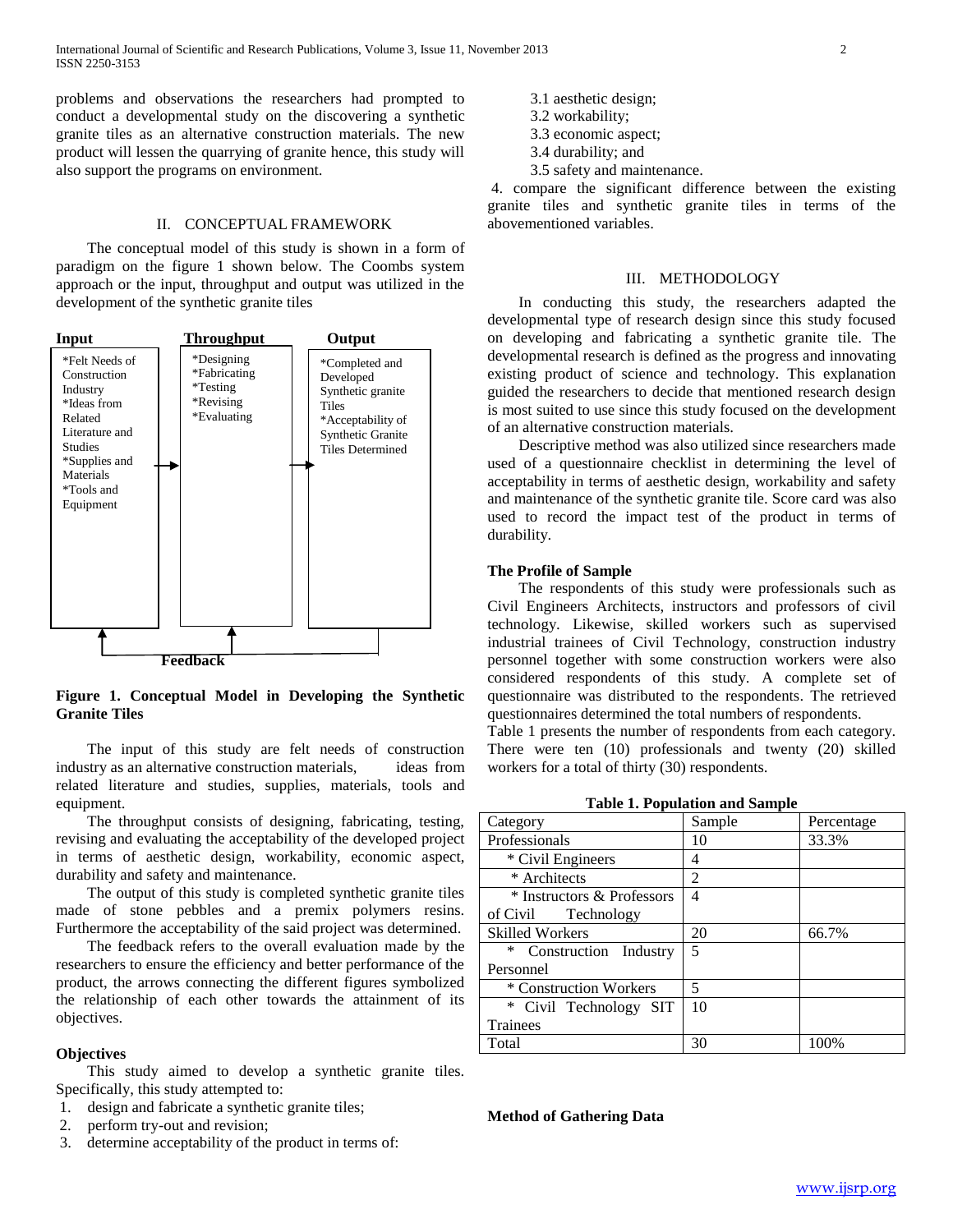The prototype of the products were prepared and fabricated. Different colors pebbles were tried out. Revisions were also conducted in order to reach the functional stage of the product. After the try-out and revisions period the synthetic granite tiles were subjected to evaluation process by the respondents.

 Questionnaires were distributed and the samples of the products were also shown to the respondents. The respondents evaluated the samples in terms of aesthetic design, workability, safety and maintenance. The durability criterion was evaluated through an impact test with the used of score card.

 Tallying of the data gathered and then application of statistical procedures and interpretation of data followed next.

#### **The Research Instrument**

 To measure the acceptability of the product in terms of aesthetic design, workability, economic aspect, safety and maintenance a questionnaire checklist was developed by the researchers and validated by the different experts in the field of research and Civil Technology to serve this purpose.

 The questionnaire consists of 20 items, 1 - 5 items pertain to the variable that measures aesthetic design,  $6 - 10$  items are associated to the workability criterion,  $11 - 15$  items belong to economic aspect and  $16 - 20$  items are related to safety and maintenance factor of the finished product.

 To determine the durability of the product a score card was used. The strength was tested in the following manner. The tile was placed on a flat surface underneath a gauge 26 sheet metal. A load was dropped on the metal and this was done repeatedly with a weight of 0.5 and 1 kilo and a dropping weight height of 1 meter, 2 meters and 3 meters. The procedure was also done to the commercial tile to compare its strength with the synthetic granite tile. A result of the test was recorded in the score card with the following score:

5 – No cracks

- 4 Few chips and cracks
- 3 More cracks but did not break into fragments
- 2 Broken into fragments
- 1 Extensive damage.

Data processing and Statistical Treatment

To accomplish the research objectives, the following statistical tools were used:

Analysis Statistical Tools 1. To design and fabricate a synthetic granite tiles 2. To test capability and limitation of the developed product 3. To determine acceptability of the product in terms of aesthetic design, workability, economic aspect, durability, safety and maintenance

4. To compare the significant difference between the existing granite tiles and the synthetic granite tiles in terms of aesthetic design, workability, economic aspect, durability, safety and

1. Qualitative description 2. Qualitative description 3. Weighted Mean

4. Independent t-test

maintenance

 Table 2 shows the scale and verbal interpretation used in interpreting the result of evaluation for aesthetic design, workability, economic aspect, durability, safety and maintenance.

**Table 2. Scale and Verbal Interpretation Used in Interpreting the Result of Evaluation**

| Scale          | Scale Interval | Verbal Interpretation  |
|----------------|----------------|------------------------|
|                | $4.20 - 5.00$  | Very Much Accepted     |
|                |                | (VMA)                  |
| $\overline{4}$ | $3.40 - 4.19$  | Much Accepted (MA)     |
| $\mathbf{c}$   | $2.60 - 3.39$  | Accepted (A)           |
|                | $1.80 - 2.59$  | Slightly Accepted (SA) |
|                | $1.79 - 1.00$  | Not Accepted (NA)      |

#### IV. RESULTS AND DISCUSSION

#### **Testing and Revising the Product**

 The product underwent a try-out and revision period through experimentation. Before starting on working with the premix polyester resin the researchers mixed up several small experimentation batches to familiarize with the material.

 The experiment focused on the proportion of pebbles, resins and hardener. Likewise, the researchers also experimented on the amount of hardener being poured to the mixture in relation to the drying time. The thickness, sizes, shapes and colors were also tried out in this study. The tile was soaked into the water for twenty four (24) hours to test hygroscopic property of the project. The brittleness of the tile was also the subject of testing and revising portion of this study by exposing the product under the sunlight for eight (8) hours.



**Figure 2.Developed Synthetic Granite Tiles**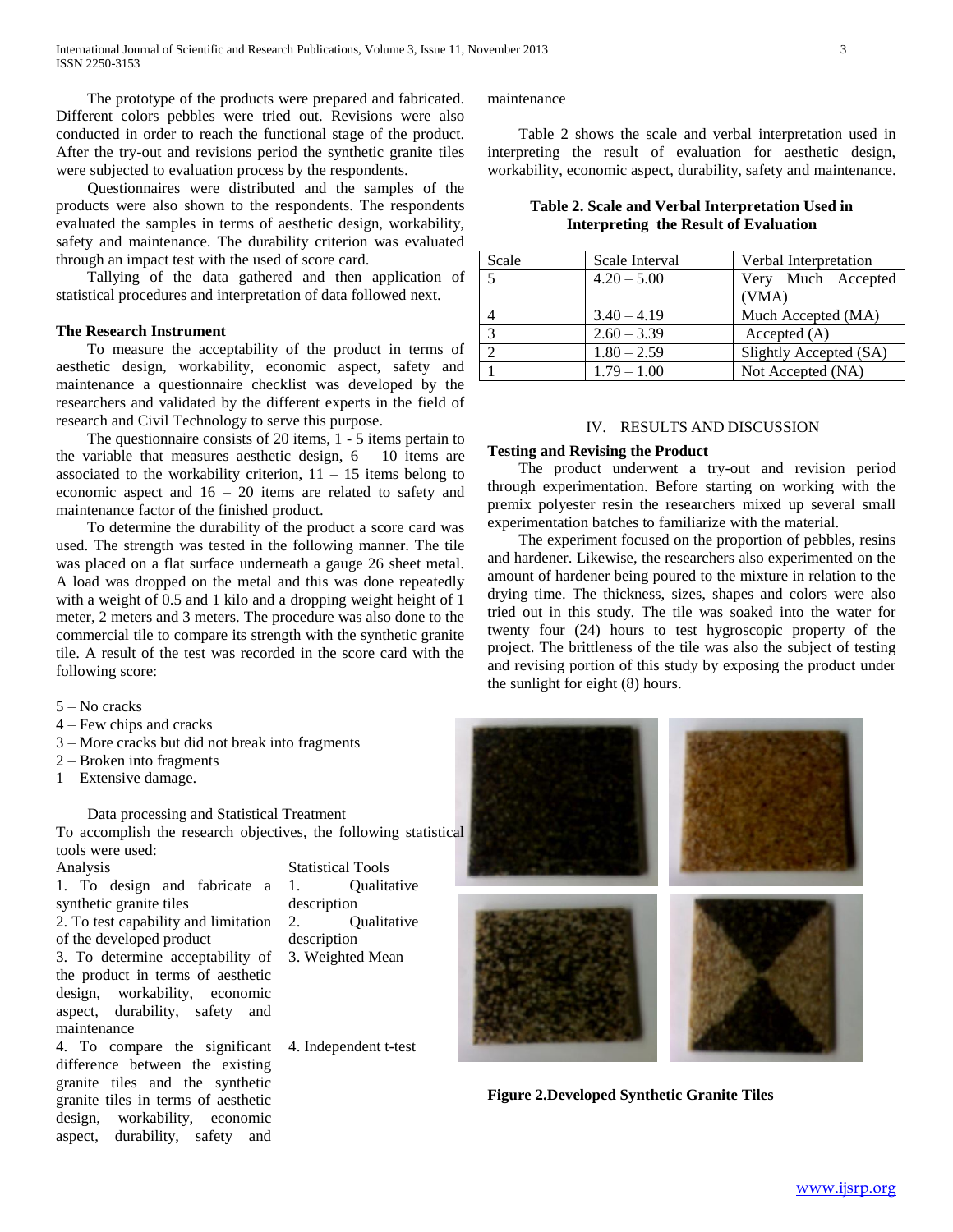## **Acceptability of the Product**

#### **Table 3. Computed Weighted Mean on the Acceptability of Synthetic Granite Compared to Existing Granite Tiles in Terms of Aesthetic Design**

| Synthetic           |           |           |                |  |      | Existing     |                |
|---------------------|-----------|-----------|----------------|--|------|--------------|----------------|
| Granite             | Granite   |           |                |  |      |              |                |
| <b>Tiles</b>        |           |           |                |  |      | <b>Tiles</b> |                |
| The Tiles:          | <b>WX</b> | VI        | $\mathsf{R}$   |  | WX.  | VI           | $\mathbf R$    |
| duplicate the<br>1. | 3.77      | MA        | 3              |  | 4.07 | <b>MA</b>    | $\mathbf{1}$   |
| design of<br>an     |           |           |                |  |      |              |                |
| original granite    |           |           |                |  |      |              |                |
| tiles               |           |           |                |  |      |              |                |
| 2. contribute to    | 3.8       | MA        | $\mathfrak{D}$ |  | 3.63 | <b>MA</b>    | 3.5            |
| the<br>internal     |           |           |                |  |      |              |                |
| beauty of the       |           |           |                |  |      |              |                |
| house.              |           |           |                |  |      |              |                |
| 3. substitute the   | 4.13      | MA        | 1              |  | 3.77 | MA           | $\mathfrak{D}$ |
| traditional design  |           |           |                |  |      |              |                |
| of existing granite |           |           |                |  |      |              |                |
| tiles.              |           |           |                |  |      |              |                |
| improve the<br>4.   | 3.67      | MA        | 4              |  | 3.63 | MA           | 3.5            |
| general             |           |           |                |  |      |              |                |
| appearance<br>of    |           |           |                |  |      |              |                |
| floors and walls    |           |           |                |  |      |              |                |
| 5. provide          | 3.63      | MA        | 5              |  | 3.4  | MA           | 5              |
| different<br>sizes, |           |           |                |  |      |              |                |
| shapes and colors.  |           |           |                |  |      |              |                |
| Average             | 3.8       | <b>MA</b> |                |  | 3.7  | MA           |                |
| Weighted Mean       |           |           |                |  |      |              |                |

 The average weighted mean is 3.8 and 3.7 for synthetic granite tiles and existing granite tiles respectively and both interpreted as much accepted in terms of aesthetic design.

## **Table 4. Computed Weighted Mean on the Acceptability of Synthetic Granite Compared to Existing Granite Tiles in Terms of Workability**

| Synthetic                |      |           |   |      | Existing  |                |
|--------------------------|------|-----------|---|------|-----------|----------------|
| Granite                  |      |           |   |      | Granite   |                |
| <b>Tiles</b>             |      |           |   |      | Tiles     |                |
| The Tiles:               | WX   | VI        | R | WX   | VI        | R              |
| 6. reduce the time of    | 3.97 | MA        | 3 | 3.93 | <b>MA</b> | $\overline{2}$ |
| work when installing     |      |           |   |      |           |                |
| the tiles                |      |           |   |      |           |                |
| 7. are easy to handle    | 4.00 | <b>MA</b> | 2 | 3.87 | <b>MA</b> | $\overline{4}$ |
| and store.               |      |           |   |      |           |                |
| 8. maintain the square   | 4.33 | VMA       | 1 | 4.37 | <b>MA</b> | $\mathbf{1}$   |
| ness and flatness of     |      |           |   |      |           |                |
| surface when<br>the      |      |           |   |      |           |                |
| utilize as floor tiles   |      |           |   |      |           |                |
| 9.<br>maintain<br>the    | 3.77 | <b>MA</b> | 5 | 3.9  | MA        | 3              |
| perpendicularity of the  |      |           |   |      |           |                |
| surface when<br>wall     |      |           |   |      |           |                |
| utilize as wall tiles    |      |           |   |      |           |                |
| 10. are easy to cut      | 3.87 | MA        | 4 | 3.23 | A         | 5              |
| when work requires       |      |           |   |      |           |                |
| straight<br>and<br>curve |      |           |   |      |           |                |
|                          |      |           |   |      |           |                |

| cutting. |                       |    |  |      |    |  |
|----------|-----------------------|----|--|------|----|--|
| Average  | Weighted $\vert$ 3.97 | MA |  | 3.96 | MA |  |
| Mean     |                       |    |  |      |    |  |

 This implies that synthetic granite tiles are comparable to the commercially produced granite tiles with respect to workability variable. The average weighted mean for workability criterion is 3.97 and 3.96 respectively for synthetic granite tiles and existing granite tiles, both verbally interpreted as much accepted.

## **Table 5. Computed Weighted Mean on the Acceptability of Synthetic Granite Compared to Existing Granite Tiles in Terms of Economic Aspect**

| Synthetic              |                |    |                          |  | Existing |              |                          |
|------------------------|----------------|----|--------------------------|--|----------|--------------|--------------------------|
| Granite                | Granite        |    |                          |  |          |              |                          |
| Tiles                  |                |    |                          |  | Tiles    |              |                          |
| The tiles:             | W              | VI | R                        |  | W        | VI           | R                        |
|                        | X              |    |                          |  | X        |              |                          |
| 11. support low-cost   | 3.9            | M  | $\overline{c}$           |  | 3.2      | $\mathsf{A}$ | 2.                       |
| construction           | 7              | A  |                          |  | 3        |              | 5                        |
| materials              |                |    |                          |  |          |              |                          |
| 12. reduce garbage     | 4.0            | M  | 1                        |  | 2.9      | $\mathsf{A}$ | $\overline{\mathcal{L}}$ |
| problem.<br>and        |                | A  |                          |  | 7        |              |                          |
| fabrication process is |                |    |                          |  |          |              |                          |
| environment friendly   |                |    |                          |  |          |              |                          |
| and<br>13 save time    | 3.2            | A  | 5                        |  | 2.9      | $\mathsf{A}$ | 5                        |
| during the<br>effort   | 7              |    |                          |  | 3        |              |                          |
| installation period of |                |    |                          |  |          |              |                          |
| the tiles.             |                |    |                          |  |          |              |                          |
| 14. save construction  | 3.9            | M  | 3                        |  | 3.2      | $\mathsf{A}$ | 2.                       |
| materials.             | 3              | A  |                          |  | 3        |              | 5                        |
| 15. reduce labor cost  | 3.7            | M  | $\overline{\mathcal{A}}$ |  | 3.2      | $\mathsf{A}$ | $\mathbf{1}$             |
| of labor because the   | $\mathfrak{D}$ | A  |                          |  | 7        |              |                          |
| product is lighter in  |                |    |                          |  |          |              |                          |
| weight and easy to     |                |    |                          |  |          |              |                          |
| install                |                |    |                          |  |          |              |                          |
| Weighted<br>Average    | 3.7            | M  |                          |  | 3.1      | A            |                          |
| Mean                   | 8              | A  |                          |  | 3        |              |                          |

 The average weighted mean for synthetic granite tiles is 3.78 with a verbal interpretation of much accepted, while the existing one got an average weighted mean of 3.13, verbally interpreted as accepted. This signifies that the developed new product is more acceptable than the existing product with regards to economic aspect. These findings and observations were supported by the Ecological Solid Waste Management Act of 2000 which mandated and encourage the business and industry sectors to participate and invest in ecological solid waste management projects to manufacture and environment friendly products, to introduce develop and adopt innovative processes that shall recycle and reuse materials, conserve raw materials and energy, reduce waste, and prevent pollution.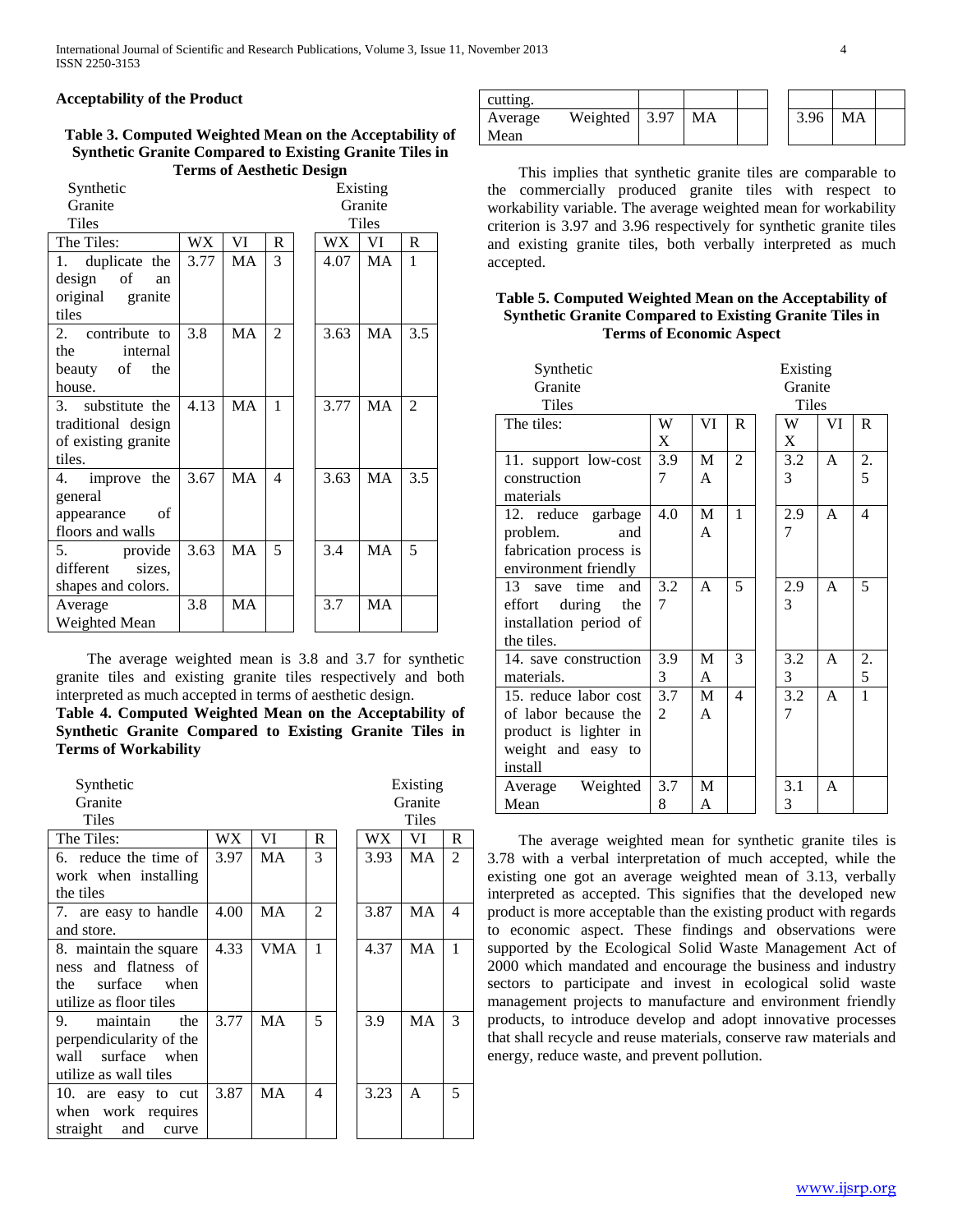## **Table 6. Computed Weighted Mean on the Acceptability of Synthetic Granite Compared to Existing Granite Tiles in Terms of Safety and Maintenance**

| Synthetic              |          |    |                |     | Existing     |                |
|------------------------|----------|----|----------------|-----|--------------|----------------|
| Granite                |          |    |                |     | Granite      |                |
| Tiles                  |          |    |                |     | Tiles        |                |
| The tiles:             | W        |    | R.             | W   | VI           | R              |
|                        | X        | VI |                | X   |              |                |
| 16. are provided       | 3.       | M  | $\overline{2}$ | 3.6 | <b>MA</b>    | 3.             |
| slip resistant<br>with | 97       | A  |                | 7   |              | 5              |
| ingredients<br>to      |          |    |                |     |              |                |
| prevent slipping.      |          |    |                |     |              |                |
| 17. are assured of     | 3.       | A  | 5              | 2.8 | $\mathsf{A}$ | 5              |
| anti-cracking          | 07       |    |                | 7   |              |                |
| mixture to avoid       |          |    |                |     |              |                |
| accidental cracking.   |          |    |                |     |              |                |
| 18<br>are easy to      | 4.       | M  | 1              | 3.9 | <b>MA</b>    | 1              |
| maintain<br>its        | $\theta$ | A  |                | 7   |              |                |
| glossiness of the      |          |    |                |     |              |                |
| surface.               |          |    |                |     |              |                |
| moist<br>$19.$ are     | 3.       | M  | 3              | 3.6 | MA           | 3.             |
| resistance<br>and      | 73       | A  |                | 7   |              | 5              |
| weatherproof.          |          |    |                |     |              |                |
| 20. do not produce     | 3.       | M  | 4              | 3.7 | <b>MA</b>    | $\overline{2}$ |
| harmful odor when      | 67       | A  |                | 3   |              |                |
| newly installed.       |          |    |                |     |              |                |
| Average Weighted       | 3.       | M  |                | 3.5 | MA           |                |
| Mean                   | 67       | A  |                | 8   |              |                |

 The average weighted mean for safety and maintenance variable got 3.67 for synthetic granite tiles while 3.58 for the existing product but both obtained a verbal interpretation of much accepted. To summarize, the two products satisfied the standard of respondents for safety and maintenance aspect.

 The next table revealed that both the existing granite tile and synthetic granite tiles can withstand load of 0.5 kilo weight being dropped in the surface of the tiles on a different height level of 1, 2 and 3 meters. However, when the weight was increased to 1 kilo there is few chips and cracks on the surface of the synthetic granite tile with a dropping height level of 2 meters and more cracks were observed when the dropping height is increased to 3 meters same as with existing granite tile. The average weighted mean is 4.5 and 4.67 for the synthetic granite tile and the existing granite tile respectively. However, both tiles were rated very much accepted in terms of durability. It implies that the developed tile can be compared to the synthetic granite with regards to durability criterion.

## **Table 7. Computed Weighted Mean on the Acceptability of Synthetic Granite Compared to Existing Granite Tiles in Terms Durability**

| Synthetic    | Existing |
|--------------|----------|
| Granite      | Granite  |
| <b>Tiles</b> | Tiles    |
|              |          |

| Weight     | Height         | W              | VI          | $\mathbb{R}$   | W  | VI        | $\mathbb{R}$ |
|------------|----------------|----------------|-------------|----------------|----|-----------|--------------|
|            | in             | X              |             |                | X  |           |              |
|            | meter)         |                |             |                |    |           |              |
| $0.5$ kilo | 1              | 5              | 4.          | 2.             | 5  | <b>VM</b> | 3            |
|            | meter          |                | 67          | 5              |    | A         |              |
| $0.5$ kilo | 2              | 5              | V           | 2.             | 5  | <b>VM</b> | 3            |
|            | meters         |                | M           | $\overline{5}$ |    | A         |              |
|            |                |                | A           |                |    |           |              |
| $0.5$ kilo | 3              | 5              | V           | $\frac{2}{5}$  | 5  | <b>VM</b> | 3            |
|            | meters         |                | M           |                |    | A         |              |
|            |                |                | A           |                |    |           |              |
| 1 kilo     | 1              | 5              | $\mathbf V$ | $\mathbf{2}$ . | 5  | VM        | 3            |
|            | meter          |                | M           | 5              |    | A         |              |
|            |                |                | A           |                |    |           |              |
| 1 kilo     | $\overline{2}$ | $\overline{4}$ | M           | $\overline{5}$ | 4  | VM        | 3            |
|            | meters         |                | A           |                |    | A         |              |
| 1 kilo     | 3              | 3              | M           | 6              | 4  | MA        | 6            |
|            | meters         |                | A           |                |    |           |              |
| Average    | Mean           | 4.             | V           |                | 4. | VM        |              |
| Weighte    |                | 5              | M           |                | 6  | A         |              |
| d          |                |                | A           |                | 7  |           |              |

## **Table 8. Composite Table on the Acceptability of Synthetic Granite Compared to Existing Granite Tiles**

| Synthetic           |    |    |                |    | Existing |                |
|---------------------|----|----|----------------|----|----------|----------------|
| Granite             |    |    |                |    | Granite  |                |
| Tiles               |    |    |                |    | Tiles    |                |
| Variables           | W  | VI | R              | W  | VI       | R              |
|                     | X  |    |                | X  |          |                |
| 1.<br>Aesthetic     | 3. | МA | 3              | 3. | M        | 3              |
| Design              | 8  |    |                | 7  | A        |                |
| 2. Workability      | 3. | MA | $\overline{2}$ | 3. | M        | $\overline{2}$ |
|                     | 97 |    |                | 96 | A        |                |
| Economic<br>3.      | 3. | MA | $\overline{4}$ | 3. | A        | 5              |
| Aspect              | 78 |    |                | 13 |          |                |
| 4.<br>Safety<br>and | 3. | MA | 5              | 3. | M        | 4              |
| Maintenance         | 67 |    |                | 56 | A        |                |
| 5. Durability       | 4. | VM | 1              | 4. | V        | 1              |
|                     | 5  | A  |                | 67 | М        |                |
|                     |    |    |                |    | A        |                |
| General Average     | 3. | MA |                | 3. | M        |                |
| Weighted Mean       | 94 |    |                | 81 | А        |                |

 In general the acceptability of the two products gained a verbal interpretation of much accepted with a general average weighted means of 3.94 and 3.81 for synthetic and existing granite tiles respectively. This further implies that the new product can be compared to the commercial granite tiles in terms of the variables cited above.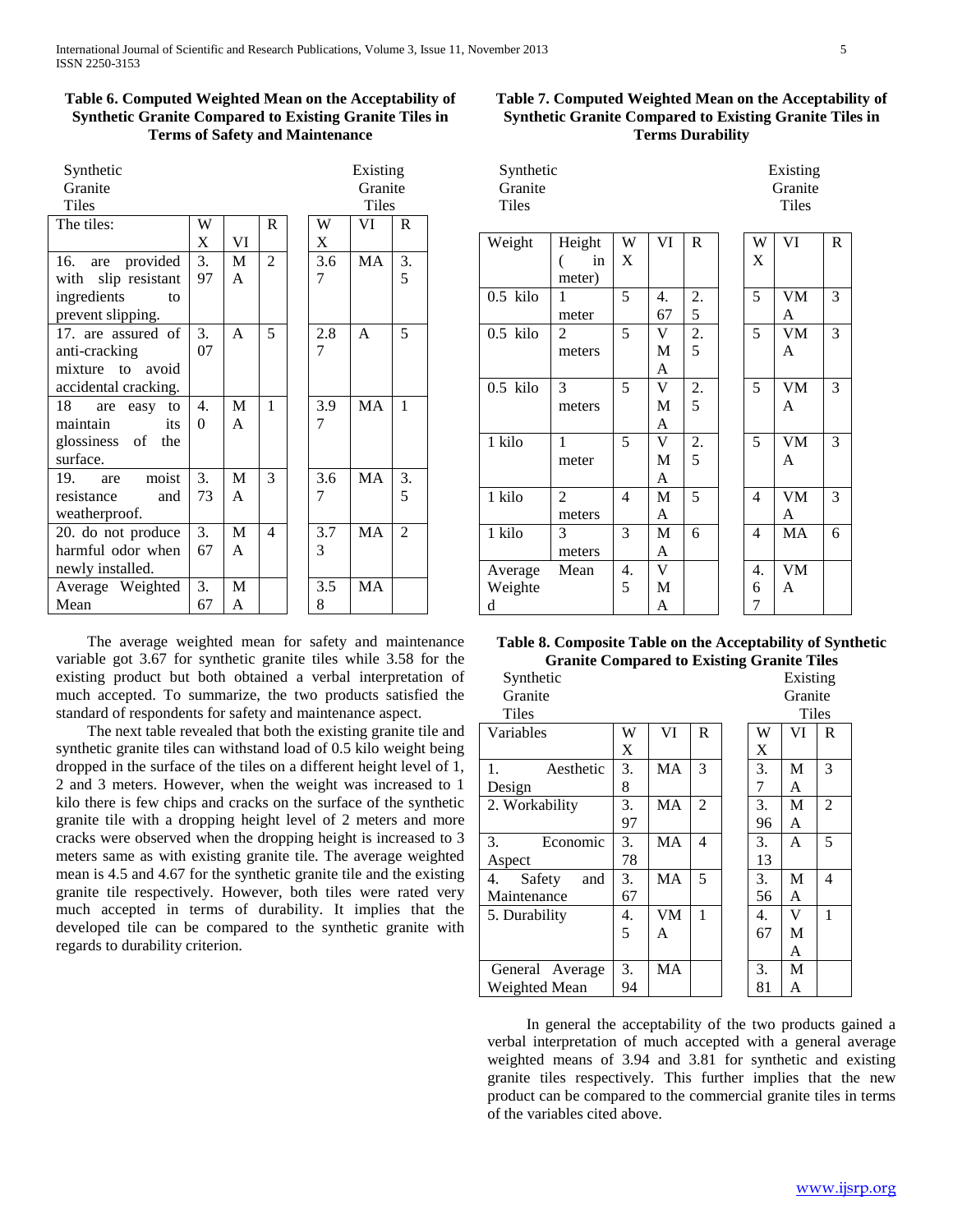**Significant Difference Between the of Synthetic Granite Tiles Compared to Existing Granite Tiles** 

## **Table 9. Computed t-Value on the Differences of the Evaluation Made by the Respondents on the Acceptability of Synthetic Granite and Existing Granite Tiles**

| Variables | $X_1$ | $X_2$ | D                | Df | $t_c$    | $t_{t}$        | H            | VI        |
|-----------|-------|-------|------------------|----|----------|----------------|--------------|-----------|
|           |       |       |                  |    |          |                | $\mathbf{o}$ |           |
| 1.        | 3.8   | 3.7   | 0.               | 8  | 0.37     | 1.             | A            | <b>NS</b> |
| Aesthetic |       |       | 1                |    | $\theta$ | 86             |              |           |
| Design    |       |       |                  |    |          | 0              |              |           |
| 2.        | 3.9   | 3.9   | $\overline{0}$ . | 8  | 0.03     | 1.             | A            | <b>NS</b> |
| Workabil  | 7     | 6     | 01               |    | 7        | 86             |              |           |
| ity       |       |       |                  |    |          | $\theta$       |              |           |
| 3.        | 3.7   | 3.1   | 0.               | 8  | 2.40     | 1.             | $\mathbb{R}$ | S         |
| Economi   | 8     | 3     | 65               |    | 3        | 86             |              |           |
| c Aspect  |       |       |                  |    |          | $\overline{0}$ |              |           |
| 4. Safety | 3.6   | 3.5   | $\overline{0}$ . | 8  | 0.33     | 1.             | A            | <b>NS</b> |
| and       | 7     | 8     | 09               |    | 4        | 86             |              |           |
| Maintena  |       |       |                  |    |          | 0              |              |           |
| nce       |       |       |                  |    |          |                |              |           |
| 5.        | 4.5   | 4.6   | $\overline{0}$ . | 8  | 0.62     | 1.             | A            | <b>NS</b> |
| Durabilit |       | 7     | 17               |    | 8        | 89             |              |           |
| у         |       |       |                  |    |          | 0              |              |           |
| General   | 3.9   | 3.9   | $\overline{0}$ . | 8  | 0.03     | 1.             | A            | <b>NS</b> |
| Average   | 4     | 3     | 01               |    | 7        | 86             |              |           |
| Weighte   |       |       |                  |    |          | 0              |              |           |
| d Mean    |       |       |                  |    |          |                |              |           |

 This means that the respondents were satisfied with the two construction materials having no differences in terms of aesthetic design, workability, durability and safety and maintenance. However, in terms of economic aspect the synthetic granite tiles were very much better than the commercial tiles. Seemingly, the new product reduce garbage problem and the fabrication process is environment friendly because quarrying of granite will be surely reduced.

#### V. SUMMARY, CONCLUSIONS AND RECOMMENDATIONS

#### **Summary of Findings**

The salient findings of the study are the following:

1. Designing and Fabricating the Project

 The design and fabrication of a synthetic granite tiles underwent different procedures. It started with the design and construction of molder. Based from the experimentation of the synthetic granite tiles can be fabricated in different sizes, shapes, thickness and colors which is comparable to the existing granite tiles.

## 2. Testing and Revising the Product

 Based on the try-out and revision the following findings were observed: The proportion of pebbles resins and hardener had a relation on the drying time of the product. The more hardener is added the shorter the drying time of the tile; however, excessive hardener can caused the synthetic granite tile to crack. Thickness, sizes, shapes and colors found out to be feasible to fabricate. The tile hygroscopic property was found out to be weather proof and it did not absorb water. The brittleness of the tile was also the subject of testing and revising portion of this study by exposing the product under the sunlight for eight (8) hours and it was found out that product will not crack even though it was exposed in the sunlight.

#### 3. Acceptability of the Product

3.1 The average weighted mean is 3.8 and 3.7 for synthetic granite tiles and existing granite tiles respectively and both interpreted as much accepted in terms of aesthetic design.

3.2 The average weighted mean for workability criterion is 3.97 and 3.96 respectively and both verbally interpreted as much accepted.

3.3 The average weighted mean for synthetic granite tiles is 3.78 with a verbal interpretation of very acceptable, while the existing one got an average weighted mean of 3.13, verbally interpreted as accepted.

3.4 The average weighted mean for safety and maintenance variable got 3.67 for synthetic granite tiles while 3.58 for the existing product but both obtained a verbal interpretation of much accepted

3.5 Both tiles were rated very much accepted in terms of durability with an average weighted means of 4.5 and 4.67 respectively for synthetic and existing granite tiles

 4. Significant Difference Between the of Synthetic Granite Tiles Compared to Existing Granite Tiles

 This means that the respondents were satisfied with the two construction materials having no differences in terms of aesthetic design, workability, durability and safety and maintenance. However, in terms of economic aspect the synthetic granite tiles were very much better than the commercial tiles.

### VI. CONCLUSIONS

1. Based on the findings the study concludes that:

Synthetic granite tile can be fabricated out of locally available raw materials.

 2. Too much hardener can cause the synthetic granite tile to crack. It is further concluded that the product is not water absorbent and can withstand the heat of the sun.

 3. Synthetic and existing granite tiles were both much accepted in terms of aesthetic design, workability and safety and maintenance. For synthetic granite tiles were evaluated much accepted, while the existing one got a rating of accepted for economic aspect. And for durability both tiles were rated very accepted.

 4. This study concludes that both construction materials had no differences in terms of aesthetic design, workability, durability, safety and maintenance but in terms of economic aspect the synthetic granite tiles were very much better than the commercial tiles.